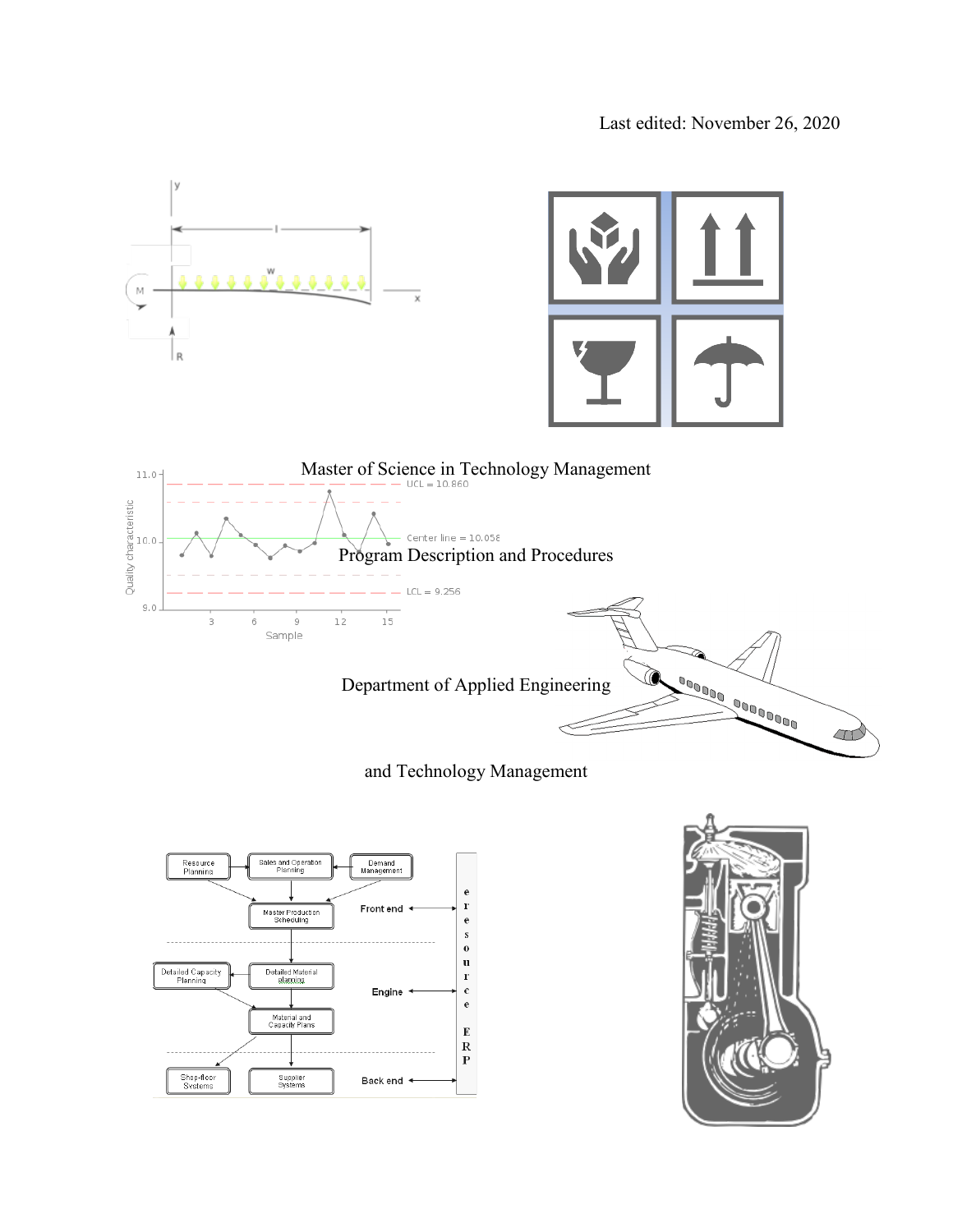#### **Welcome to New and Prospective Students**

Thank you for your interest in the Master of Science in Technology Management (MSTM) program. If you are making your first inquiry about the program please contact the Department Chair. Whether you are inquiring about the program, newly admitted, or well underway, this document contains helpful information. Some information about the BS in Engineering Technology Management (ETM) and PhD in Technology Management and similar programs is provided to put the MS in Technology Management in context. Please let the Department Chair know about any broken links, typos, or other ambiguities within this document.

The MSTM program is meant to further the academic preparation and professional advancement of the baccalaureate graduate with a degree in, and professional orientation toward, technology management or similar engineering-industrial-technical field. The program provides theoretical and practical learning experiences to prepare graduates for leadership positions in industry, and/or prepare them for doctoral level programs such as the PhD in Technology Management.

The degree is coordinated by the Department of Applied Engineering and Technology Management (AETM) within the College of Technology (COT).

For information about the program, consult the program Department Chair (Dr. Randy Peters [randy.peters@instate.edu,](about:blank) 812 237 4962).

### **What is Technology Management?**

## **Alternatively, Is the MS (or PhD) in Technology Management Right for Me?**

*Technology management* is a common term to describe supervision and management functions in engineering-industrial-technical environments. *Technology management* can be thought of as an umbrella term for a range of engineering-industrial-technical management programs. Regardless of the name, technology management programs are meant to prepare management-oriented technical professionals.

*Industrial* implies industries such as automotive, construction, and manufacturing. The industrial functions would include such things as product and equipment design, production planning, process control, customer relations, training, quality control, materials processing and testing, packaging, and the management of such functions. The technologies covered would be things like electronics, computer control and networking, machining, welding, and others. Technology Management is differentiated from mere engineering or business management due to its technical hands-on focus. At the undergraduate level, a large proportion of the courses will be laboratory-based.

Many technology management programs exist with varying titles and with varying levels of specificity. All will integrate (a) technology and (b) the management of that technology; and (c) will focus on experiential and tactile learning as the preferred instructional method. The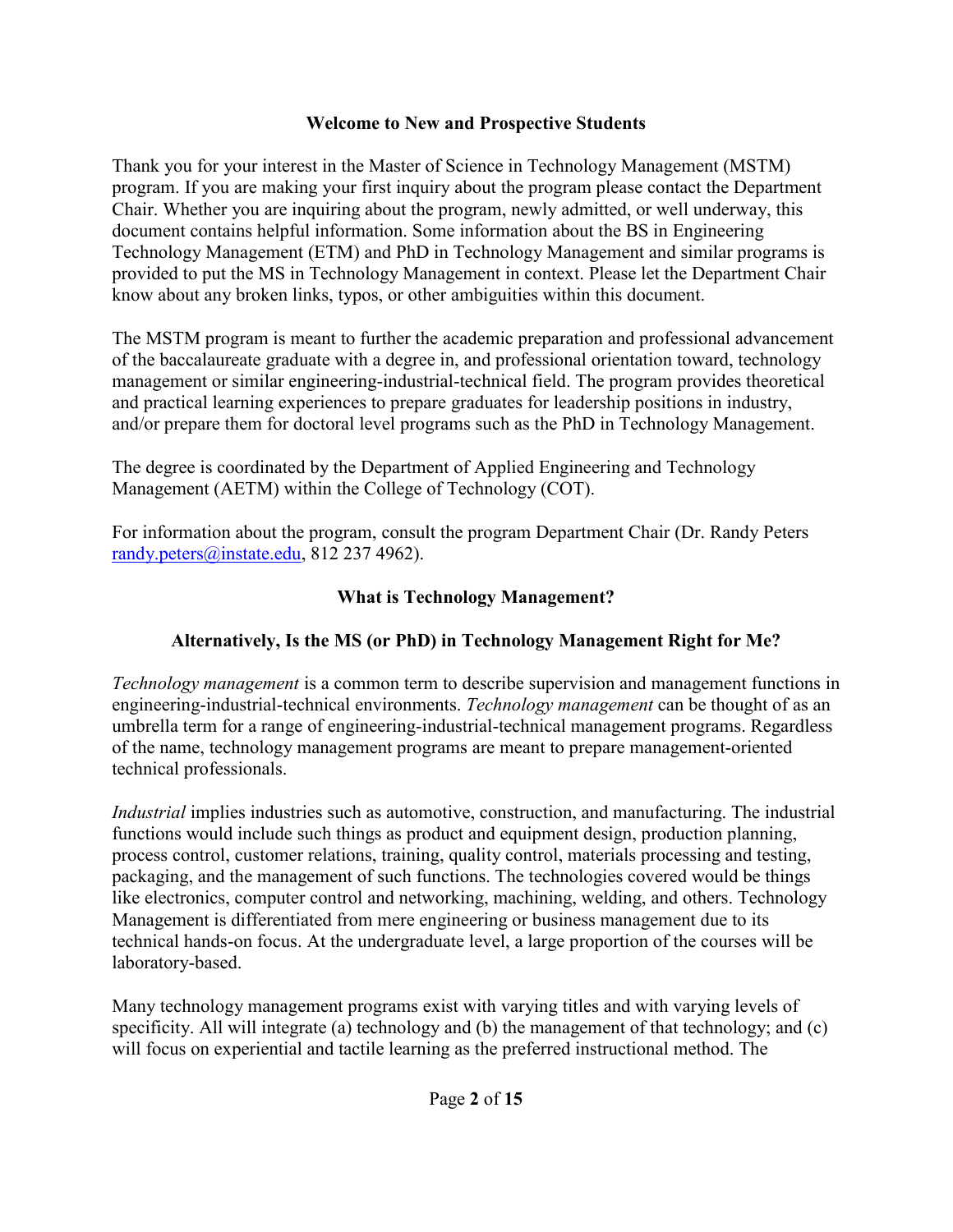following table summarizes such programs at ISU (not includeing minors and certificates, e.g., the Lean Six Sigma minor).

| Technology Management Type Programs in the College of Technology |                                   |                                        |  |
|------------------------------------------------------------------|-----------------------------------|----------------------------------------|--|
| BS                                                               | <b>MS</b>                         | PhD                                    |  |
| Architectural Engineering                                        | Electronics & Computer            | Technology                             |  |
| Technology                                                       | Technology                        | Management: with<br>concentrations in  |  |
| Automation and Control Engineering                               | Occupational Safety<br>Management | Digital                                |  |
| Technology                                                       | Technology                        | Communications<br>Construction         |  |
| <b>Automotive Engineering Technology</b>                         | Management                        | Management                             |  |
| <b>Aviation Management</b>                                       |                                   | Human Resource<br>Development and      |  |
| Civil Engineering Technology                                     |                                   | Industrial                             |  |
| <b>Computer Engineering Technology</b>                           |                                   | Training<br>Manufacturing<br>$\bullet$ |  |
| <b>Construction Management</b>                                   |                                   | Systems                                |  |
| <b>Electronics Engineering Technology</b>                        |                                   | <b>Quality Systems</b>                 |  |
| Engineering: with concentrations                                 |                                   |                                        |  |
| Civil, Industrial, and Mechanical                                |                                   |                                        |  |
| <b>Engineering Technology</b>                                    |                                   |                                        |  |
| <b>Engineering Technology</b>                                    |                                   |                                        |  |
| Management                                                       |                                   |                                        |  |
| <b>Information Technology</b>                                    |                                   |                                        |  |
| Interior Architecture Design                                     |                                   |                                        |  |
| Manufacturing Engineering                                        |                                   |                                        |  |
| Technology                                                       |                                   |                                        |  |
| Mechanical Engineering Technology                                |                                   |                                        |  |
| Packaging Engineering Technology                                 |                                   |                                        |  |
| <b>Safety Management</b>                                         |                                   |                                        |  |
| <b>Unmanned Systems</b>                                          |                                   |                                        |  |

### **Table 1. COT Technical Programs**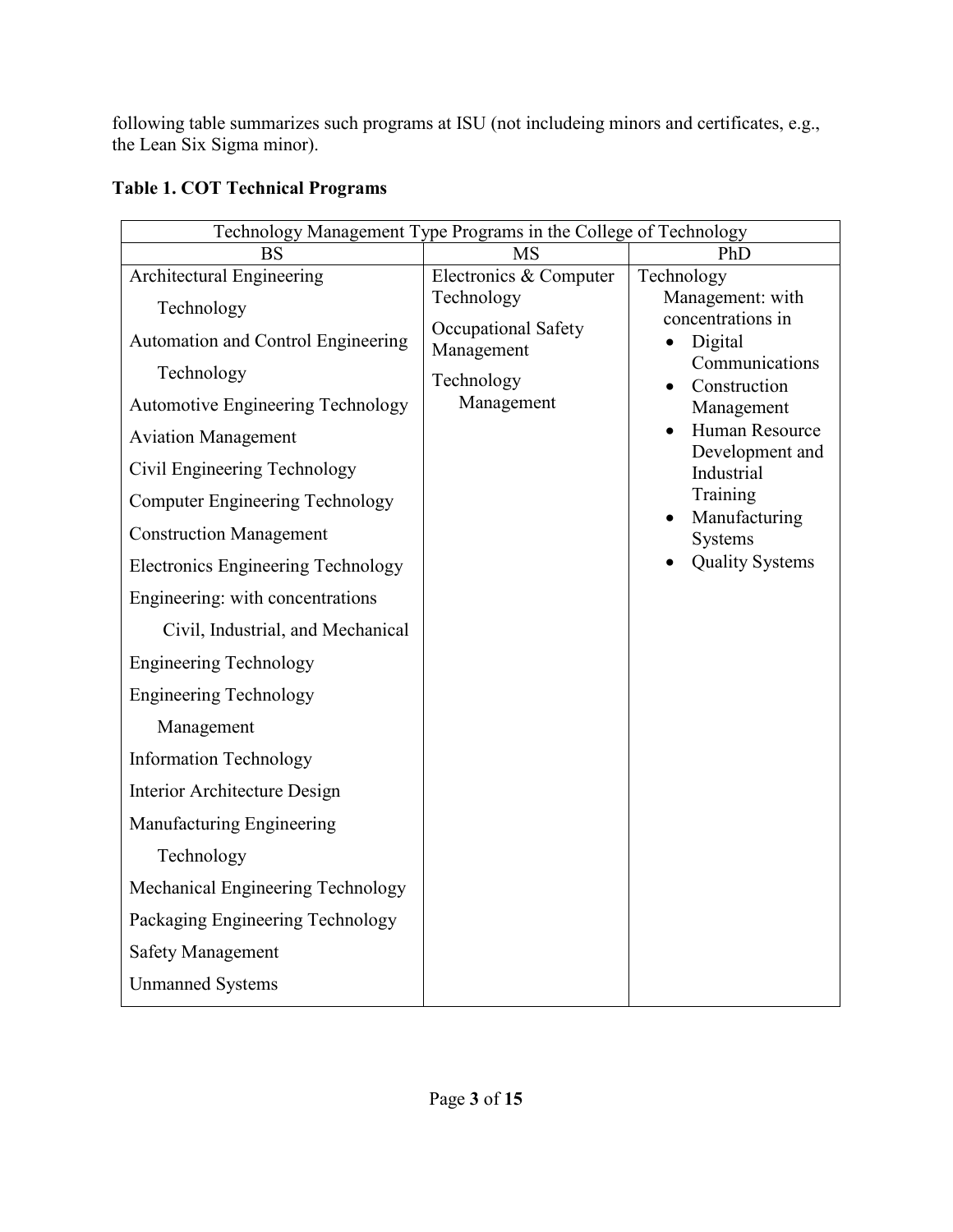#### **Entrance Requirements**

Unconditional admission to the program requires fulfillment of all University and program requirements as summarized below. See the College of Graduate and Professional Studies (CGPS) web site and the Graduate Catalog for more information.

- Minimum 2.7 GPA from the baccalaureate degree.
- ABET accredited BS major (from ISU or elsewhere) or approved ISU BS with 4+1 accelerated option.
	- o Case-by-case consideration of programs with another accreditation closely aligned with ABET, e.g., ATMAE or ACCE.
	- o Case-by-case consideration of non-accredited programs whose curriculum is closely aligned with ABET.
- GRE
	- $\circ$  For unconditional admission: 40<sup>th</sup> or greater percentile in Verbal (149), Quantitative (151), and Analytical (3.5).
	- o For conditional admission: minimum scores of Verbal (143), Quantitative (145), and Analytical (3.0). The general "condition" is to maintain a 3.5 GPA in the MS courses for the first 9 credits.
	- $\circ$  4+1 accelerated students must take the GRE but have no minimum score requirements.

## **Timeline and Routing for a New Student**

Following are the typical steps in getting started in the program. For other steps and actual dates, see the CGPS website.

- 1. You are aware of the MSTM program, e.g., from an alum, employer, and ISU web site, etc.
- 2. You talk to the Department Chair or other faculty member about the program. You also look at the CGPS web site, the graduate catalog, and this document to learn more about the program.
- 3. You decide to enroll in the program, given your prior course work, work experience, and future education and professional goals.
- 4. You apply via the ISU online application system.
- 5. When admitted, you contact the Department Chair or assigned Advisor as soon as possible to get initial advice and register for courses.
- 6. As soon as possible (before the next advising period), you finalize the Contract of Study.

## **Advising & Advisors**

The Department Chair may provide initial advice to prospective and recently admitted students. With the development of the formalized COS, advising duties are transferred to the Advisor. The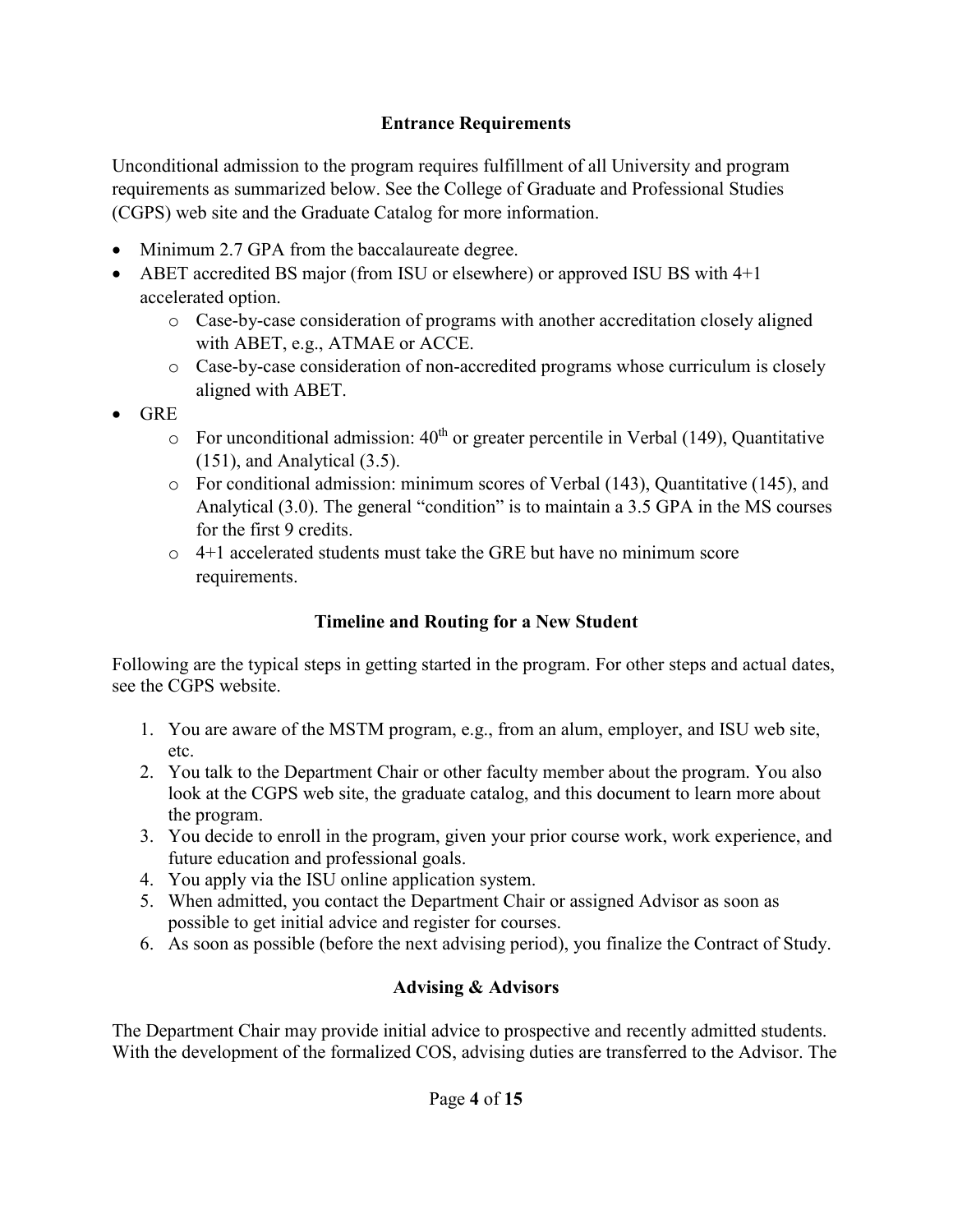Department Chair may also be an Advisor. The student's Advisor guides the student through the student's Culminating Experience and otherwise mentors the student.

The following table lists the primary faculty members involved with the program and their primary expertise. These faculty members may serve as Advisors or Committee Members. Note that all faculty members have diverse qualifications and interests and are competent to be the Advisor or Committee Member for any student.

| <b>Faculty Member</b> | Primary Expertise                             |
|-----------------------|-----------------------------------------------|
| Troy Allen            | Aviation                                      |
| Nesli Alp             | <b>Engineering Management</b>                 |
| Affan Badar           | Industrial, Mechanical                        |
| Phillip Cochrane      | Automotive, Mechanical                        |
| Sheikh Ferdous        | Mechanical                                    |
| Kara Harris           | Tech & Engineering Education                  |
| Michael Hayden        | Quality, Research and Statistics              |
| Kristina, Lawyer      | Automotive, Mechanical                        |
| James McKirahan       | Manufacturing, Quality                        |
| Alister McLeod        | Manufacturing                                 |
| Ahmed Mohamed         | Civil                                         |
| <b>Riem Rostom</b>    | Environmental                                 |
| <b>Randy Peters</b>   | Automotive                                    |
| Mehran Shahhosseini   | Mechanical                                    |
| James Smallwood       | Manufacturing                                 |
| Michael Williamson    | Civil                                         |
| Several others        | With expertise in Construction,               |
|                       | Electronics, Safety, and others (see the list |
|                       | of COT Technical Programs.                    |

### **Table 2. MSTM Graduate Faculty Members**

#### **Committee Members**

In addition to the Advisor, two other faculty members make up the student's Culminating Experience Committee (usually termed the student's *Committee*). Committee Members evaluate the Culminating Experience (which includes the thesis/project and the Comprehensive Exam) and otherwise assist the Advisor and the student. Usually, Committee Members are other faculty members in Table 2. However, other faculty members in and out of the AETM Department can serve on a Committee. Off-campus personnel with the appropriate credentials can be approved to be an ad hoc Committee member.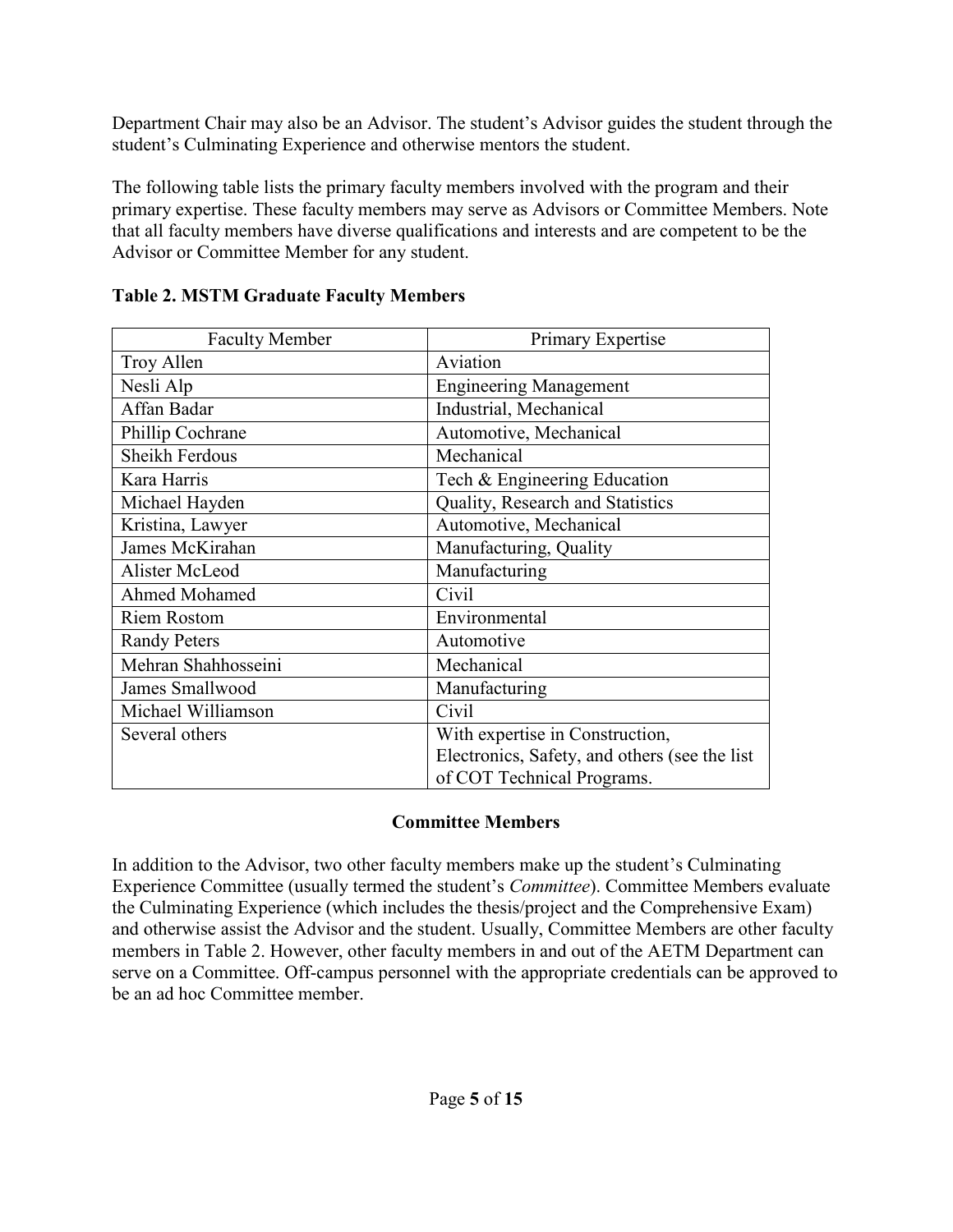#### **Coordinator**

The Coordinator is the faculty member who provides leadership for the program. The Coordinator provides initial advice until the permanent Advisor and COS are finalized. The Coordinator can also be an Advisor and Committee Member. Currently, the Department Chair is the Coordinator.

#### **Contract of Study**

Your Advisor will help you formulate a COS that details the courses you are required to complete to earn the MSTM degree. In addition to course work passed, there are other graduation requirements, e.g., minimum GPA. The COS must be completed no later than the end of the course registration period for the student's second semester. It is wise to draft a COS during the application process to gauge your suitability for the MS program. Concomitant with the finalized COS, two additional Committee Members will be selected. The COS is at the end of this document.

|                                                        | Courses:                                                    |  |
|--------------------------------------------------------|-------------------------------------------------------------|--|
| Core<br>$(18 \text{ credits})$                         | MET 504 – Engineering Design and Management                 |  |
|                                                        | ET $505$ – Economic Analysis for Engineering & Technology   |  |
|                                                        | $ET 601 - Technology$ and the Supervisor                    |  |
|                                                        | ET 607 – Statistics for Experimental Research in Technology |  |
|                                                        | ET 608 – Application of Simulation Modeling and Analysis    |  |
|                                                        | ET 698 – Research Methods                                   |  |
|                                                        |                                                             |  |
| <b>Advisor-Approved Elective</b><br>(9 credits min)    |                                                             |  |
|                                                        |                                                             |  |
| <b>Culminating Experience</b><br>$(6 \text{ credits})$ | ET 697 – Major Project 6 credits OR                         |  |
|                                                        | ET $699$ – Master's Thesis 6 credits                        |  |

#### **Program at a Glance**

 $\sim$  1

 $1A$  500-level course cannot be repeated is it was taken at the 400 level as an undergraduate, e.g., if ET 405 was taken as an undergraduate, ET 505 cannot be part of the MSTM Contract of Study. When a course cannot be taken, an additional advisor-approved elective is used. The program has no "free" electives, i.e., included on the COS at the student's discretion. All courses are required, or advisor approved. The advisor-approved electives must have an engineering,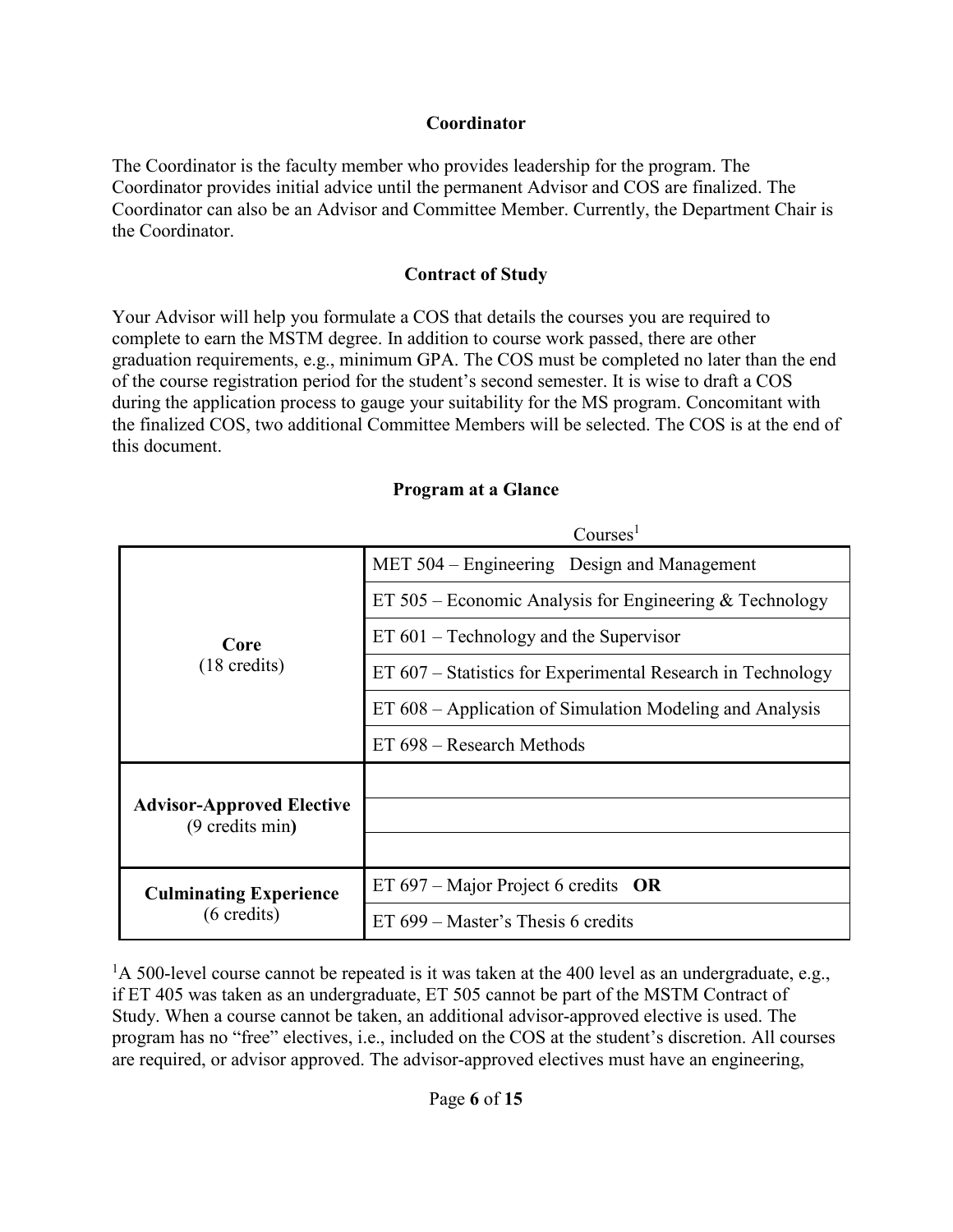industrial, or technical focus, and be compatible with ABET accreditation. Courses within the AETM department are preferred; other COT courses are allowed. Make sure that all prerequisite courses are included in the Contract of Study. Prerequisite or deficiency courses can increase the hours beyond the 33 credit hour minimum.

## **Transfer Credit**

Up to 9 hours of prior graduate course work from other institutions or other programs at ISU may be used on the COS. Substitute courses must be equivalent in content and level to the MSTM required or advisor-approved elective course.

### **Credit for Prior Learning**

For some courses it may be possible to receive credit for prior learning, e.g., professional certification or licensure. Contact the Department Chair for details. A maximum of 9 hours of credit for prior learning and transfer credit, total, may be used for the COS.

### **Substitutions**

Normally, every Core course must be taken (see the preceding section). However, a 500-level course cannot be repeated if it was taken at the 400 level as an undergraduate, e.g., if MET 405 was taken as an undergraduate, MET 505 cannot be part of the MSTM Contract of Study. Also, but rarely, a required course may not be scheduled as planned. When a course was complete as an undergraduate or is not scheduled as planned, another suitable course is approved by the advisor.

## **Selecting a Topic and Committee Members**

Many factors go into the selection of a topic and Committee Members. As early as possible in your program, discuss possible topics with your Advisor (who will also direct your thesis or project Committee).

## **Topics**

The topic must be appropriate (see the pre-proposal elements below). Though the topic is most important and drives the method (not visa versa), the student must have the resources to apply the method. Assume the problem is that my faucet leaks. To work on that problem, I need to know how to use plumbing tools. The leak is more important and drives the tools. However, if I do not have plumbing tools I may have to abandon that project in favor of one for which I have the tools (or have the time, money, data, lab, personnel, etc.).

From your prior learning and professional experiences, you should be aware of numerous problems, questions, and requirements that would be great topics. The primary reason you want to earn the MSTM should be to address those problems, questions, and requirements.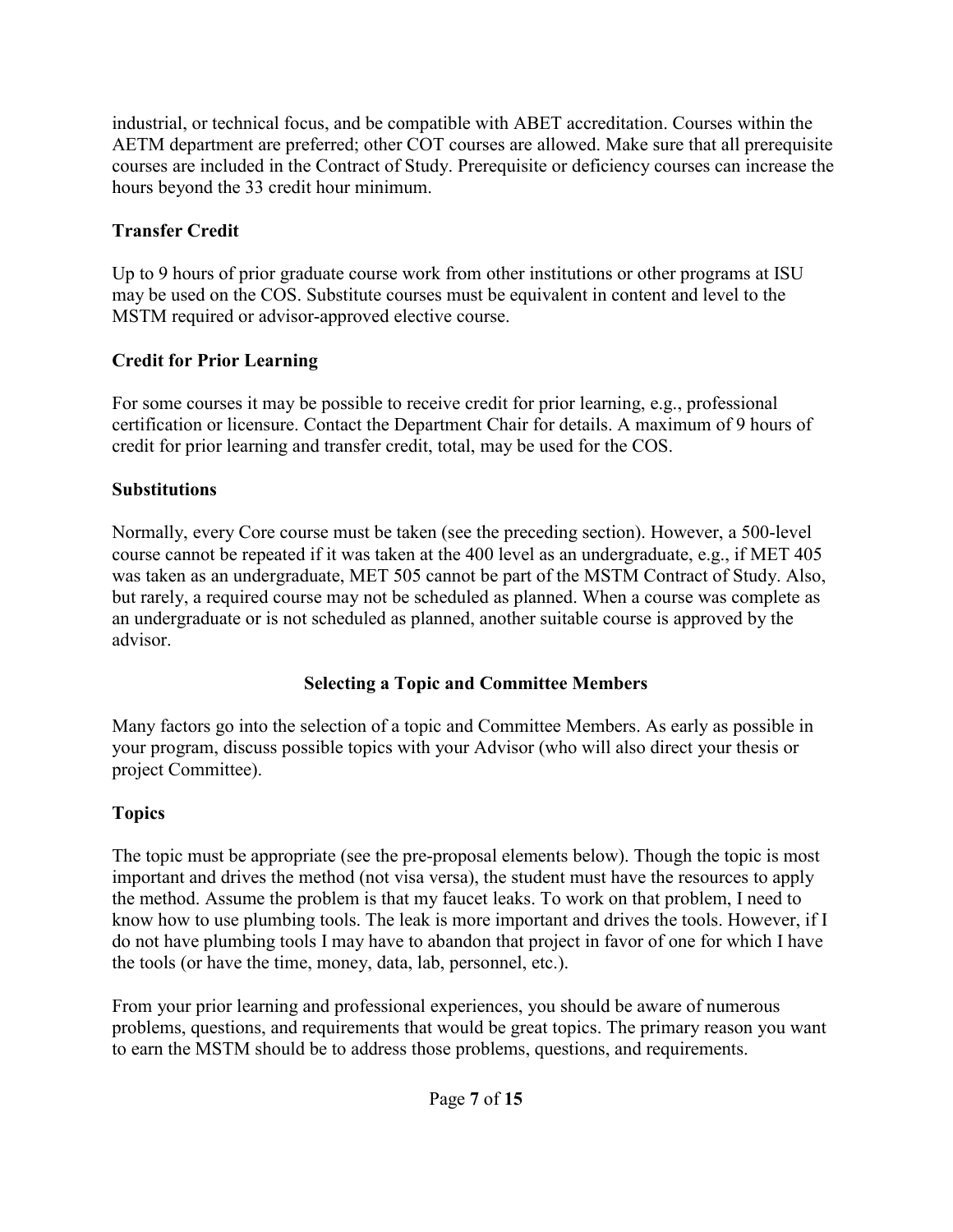Appropriate topics are real world (not a home or hobby topic). The research methods course requires you to have an approved topic, but the sooner a topic is approved, the better.

It is common for students to address a problem, question, or requirement (the topic of their Culminating Experience) to one or more of the following, which might also be funded, at least in part, by a funding agency, an employer, or other organization.

- The student's employer or another organization.
- An ISU faculty member's or other researcher's project.
- An ISU lab or other ISU function.

Note that while collaboration is common and encouraged, the student's project for their Culminating Experience must be completed solely by the student. For example, a student's project can be part of a bigger project but the part that is the students must be a complete subpart that the student performed by themselves. There are no joint Culminating Experience projects or reports.

## **Committee Members**

Committee Members volunteer to serve on a student's Committee. Some potential members are too busy working on other Committees or decline for other reasons. In deciding, most Committee Members will want to see a 1-2 page pre-proposal (see the pre-proposal elements below). The student should first communicate with the Advisor and receive approval before forwarding documents to other Committee Members.

Some Committee Members have general criteria for serving on Committees. Common criteria include things such as the student has demonstrated proficiency with writing (using APA style) and the methods to be used in the study. Committee Members are more likely to want to work with a student when the student's project is of high quality and aligns with the Committee Member's own research agenda.

## **Culminating Experience Proposal**

The Culminating Experience proposal is written in the research methods course.

## **Proposal and Pre-proposal Elements**

Most Committee Members require a proposal to have completed chapters 1, 2 (2 should at least be substantially complete), and 3. Following are the elements that many faculty members want to see in a 1-2 page pre-proposal (with all answers being *yes*).

## **PhD in Technology Management**

• Does the question/problem/task focus on a specific field or specialization?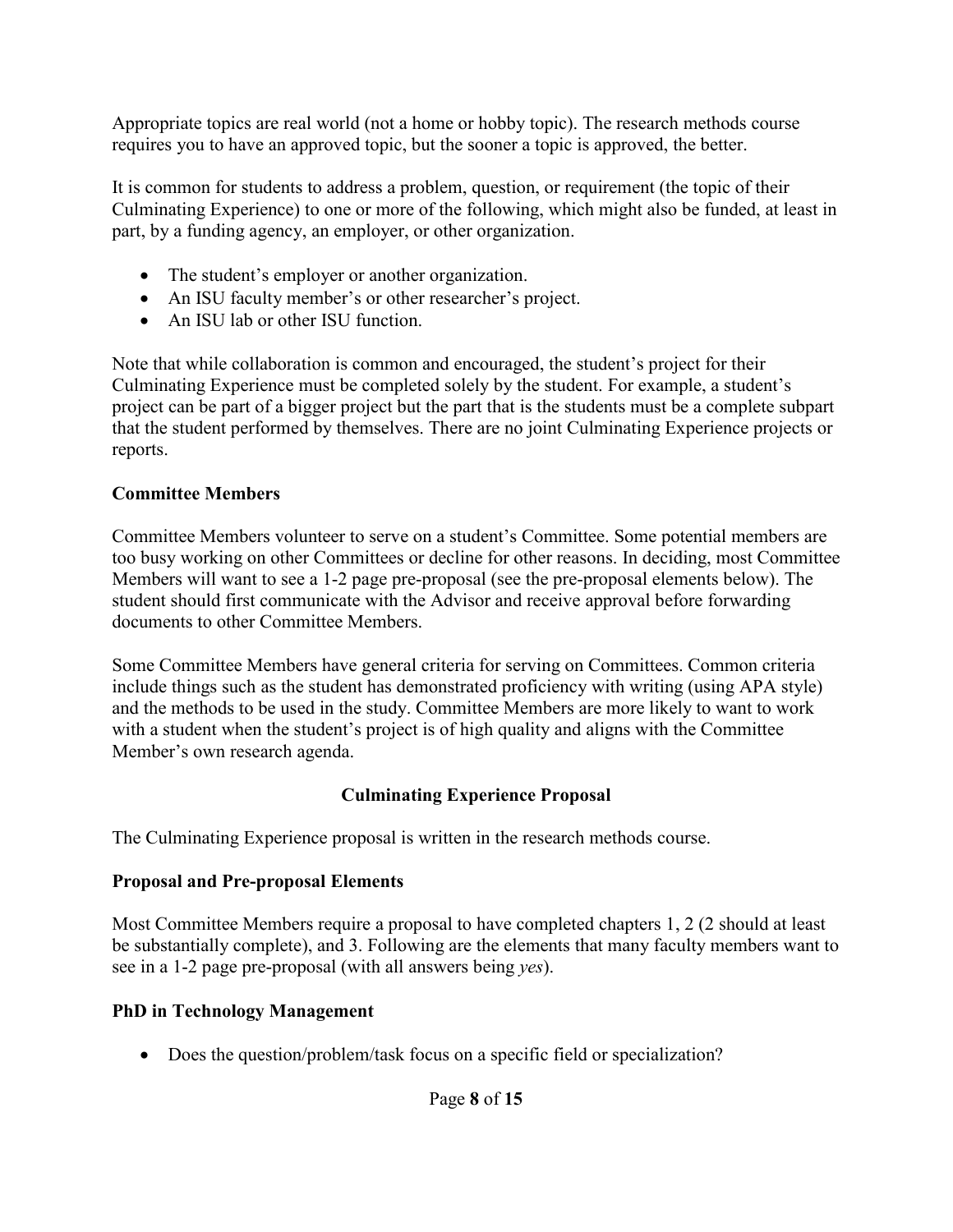- Does the question/problem/task focus on management?
- Does the question/problem/task focus on technology? The first three bullets taken together could be stated: Is the problem about the management of technology in the specialization context?
- Is the activity research?
	- o A systematic inquiry?
	- o Meant to produce generalizable knowledge?
	- o In a discipline or field (the first three bullets)?
- Is the problem important; should it be worked on given all the other needs of the world?
- Will the answer/solution/results significantly add to the body of knowledge?
- Will the project require approximately 18 credit hours (1 academic full-time year) of effort?

### **MS Thesis or Project**

The MS Culminating Experience is similar in structure to the PhD dissertation but has less of an expectation for generalizability, the importance to the field, and the significance of the problem than does the PhD. MS Culminating Experiences tends to be more practical in nature, e.g., fixing a specific real problem, creating something, or other R&D. All the PhD bullets above apply but the effort is equivalent to 6 credit hours.

### **Formatting**

The APA style manual is the official style for technology. ISU thesis formatting standards add other requirements. See the CGPS website for the steps in completing a thesis, the thesis handbook, and other useful information.

## **Culminating Experience**

The Culminating Experience for this program includes (a) either a thesis or graduate project and (b) a comprehensive evaluation. Both theses and projects have the following common elements.

- The Culminating Experience must be completed during the last semester of course work or after completing at least 24 semester hours of the approved COS.
- The student's Advisor is the instructor of record.
- Normally, the traditional five-chapter thesis model will be used.
- The written report will adhere to the APA Publication Manual. For a thesis, ISU's Thesis style will be layered on top of APA style.
- The ISU thesis routing and approval process will be used. See the CGPS website and the thesis dissertation handbook for more details. For example, for a project or thesis:
	- There will be 3-faculty member Committee (there is a CGPS form for this).
	- The Committee will approve the proposal (there is a CGPS form for this).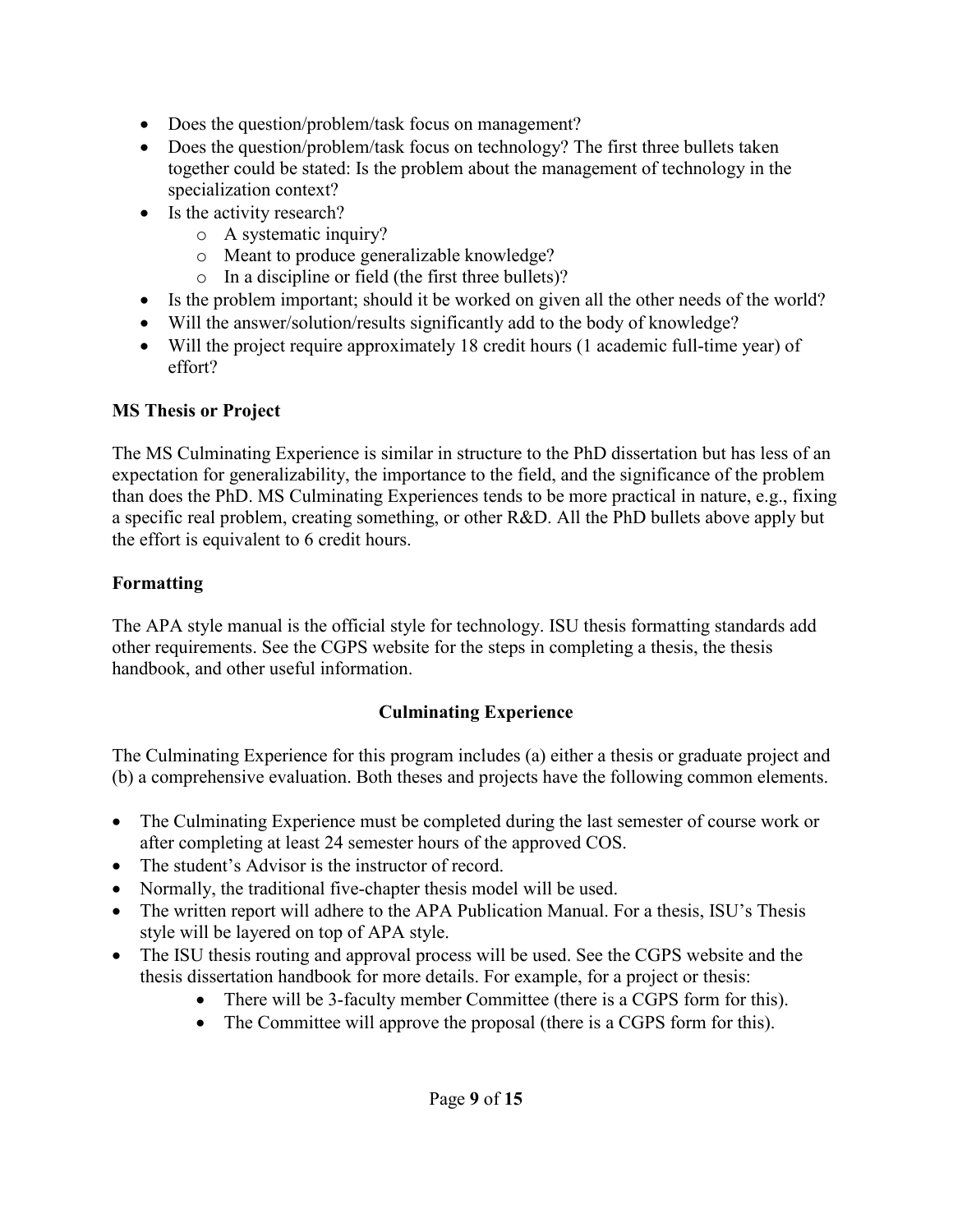- The student will present and defend the results of the Culminating Experience to the Committee (there are CGPS forms for scheduling and approving the defense and report).
- The student will make any corrections and submit the final report of the Culminating Experience.

The intent is that a thesis and a project will be procedurally and structurally similar. The significant differences between a thesis and project follow.

- Some paperwork for a project is routed only up to the AETM Department level.
- The timeline for project completion can be less restrictive than for a thesis. However, the presentation/defense of the project should take place no later than 2 weeks before the end of the semester. A thesis should be defended at least 6 weeks before the end of the semester. See the CGPS website for procedures and timeline.

## **Thesis vs Project**

Many students assume a project is easier than a thesis. This is not the case. There are more quality checks with a thesis than a project because a thesis is also approved by the COT and CGPS Deans. In addition, a copy of the thesis is placed in the library. Consequently, a thesis usually takes more than one semester. A project is the same level of quality but does not have as many steps in the timeline. The best preparation for a doctoral dissertation is to have done a thesis. If a person is not going to do a doctorate, a thesis is a better terminal experience than a project. A thesis also looks better on a resume. Thesis or project, you should decide on one of them when you complete your contract of study (which is to be completed the student's first semester).

## **Course Content**

Project or thesis, the Culminating Experience is a course. Like any other course, there is a course site, syllabus, and due dates. Interaction with other students is required. The course is not an independent study course. There are several point-bearing assignments in the course. Not all the grade is based on merely doing the project or writing the report. Some graded components of the Culminating Experience course follow. Though the research report is about 50% of the points in the course, you must complete all assignments.

- Research proposal.
- Progress reports.
- Research report.
- Project presentation/defense.
- Comprehensive examination.
- Taking and passing the ATMAE Certified Technology Manager exam.
- Dissemination plan.
- Career plan.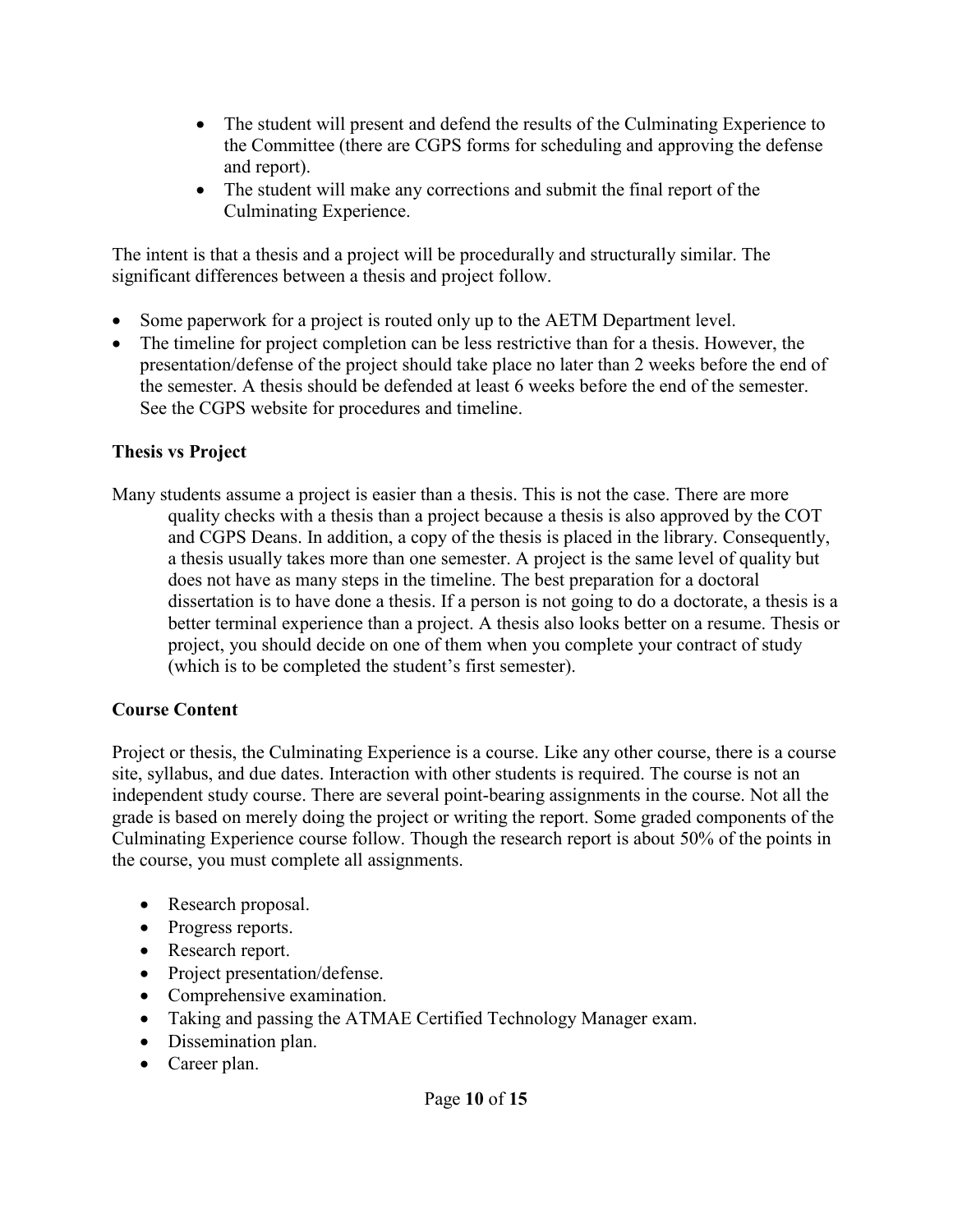• Completing the MSTM graduating exit survey.

**Comprehensive Examination.** The Comprehensive Examination is part of the Culminating Experience course. The student's Committee, led by the Advisor, administers, and evaluates the written and oral components. The performance on the evaluation is a component of the grade for the Culminating Experience.

The written component has the following elements.

- Three questions. One question each pertaining to the Core, the focus of the advisorapproved electives, and a third question focusing on the Culminating Experience.
- Three hour time limit, proctored, no sources (book, internet, notes, etc.), word-processed.
- To be conducted no later than four weeks before the end of the term.

The oral component is used to discuss the results or the written component and clarify student's written responses as needed. It is to be conducted within two weeks after the written portion and no later than two weeks before the end of the term. It is usually conducted in conjunction with the student's defense of the Culminating Experience.

## **Important Meetings and Events**

There are many important events in the complete timeline in earning a MS degree; see the CGPS website. In addition to the many informal meetings a student will have with various professors and Committee Members, several key activities require a meeting. Typically, these meeting are accomplished by an on-campus meeting or video conference.

## **Contract of Study**

Though technically all Committee Members sign off on the Contract of Study, a live meeting of the student and all Committee Members is usually not necessary. Usually, the student works with the Advisor to formulate a Contract of Study (with other Committee Members interacting with the Advisor as necessary).

## **Proposal Defense for Project or Thesis**

Usually this requires a meeting of the student and all Committee Members. Face-to-face meetings, when possible, are the best. Distance students usually set up a telephone conference call. There is a lot that must happen before a student sets up this meeting. Generally, no other Committee Members should be given a proposal or finished document until the Advisor says that it is OK to do so. The student should work closely with the Advisor in selecting a project or thesis topic and outlining the project or thesis. An individual Advisor may want one or more unofficial pre-proposals; other Committee Members may or may not be involved with preproposals.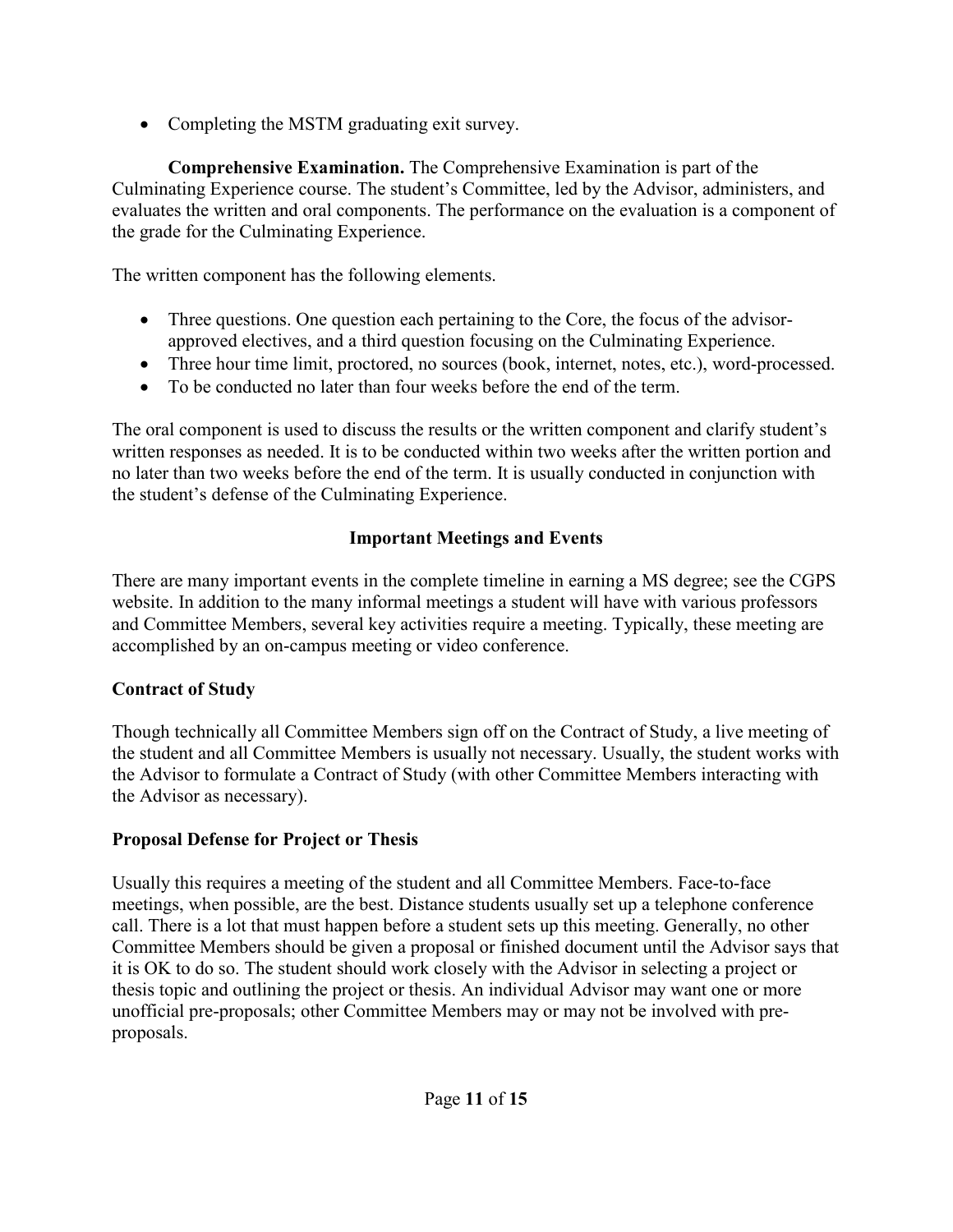The 698 Research Methods course, the student should have substantively written the proposal. The proposal is typically a future-tense version of chapters 1, 2, and 3 of the completed project report or thesis.

After Advisor approval, the student should schedule a meeting and forward the proposal to all Committee Members 2 weeks before the meeting. Usually, the student uses slides or handouts to summarize the main parts of the proposal, e.g., what the question or problem is, why the problem is important (the rationale), related research (review of literature), the proposed methodology and all the other main content of chapters 1-3. This is usually a one-hour meeting. Note that the proposal meeting is a type of defense. The student is not merely presenting what he or she wants to do but is *defending* what he or she wants to do. The student's presentation should only be 10- 15 minutes. The rest of the time is used by the Committee to ask questions and direct the student. It is most common for the Committee to approve the proposal *with corrections and/or clarifications*. It is also common not to approve the proposal at that time but to require another meeting after corrections are made.

## **Project or Thesis Defense**

This is scheduled and conducted the same as the proposal defense.

# **Comprehensive Exam**

The Comprehensive Exam has two parts: written and oral; these are described elsewhere in this document. The written part does not require a meeting per se but special arraignments must be made. The written part is proctored; this means that a trustworthy authority must verify that the student follows the conditions of the exam, e.g., that the exam is closed book and has a time limit. It is up to the student to find this proctor. On-campus students usually arrange an exam time and location with the Advisor, department administrative assistant, or other University personnel. Distance students must find a proctor. The proctor must be qualified to do so. Common proctor sources are testing center personnel, instructors, or certain other personnel at educational institutions. A professional testing center such as *Sylvan* can be used. An employer's HR department may be able to do it.

The oral part does require a meeting. Usually, this meeting coincides with the Culminating Experience defense meeting.

Note that it takes some planning and forethought to set up the meetings. Note that there are deadlines and required paperwork, and that it can take a couple of weeks to set up a meeting. It is the student's responsibility to communicate with each Committee Member and find a suitable meeting time and date. The student should not try to set up a meeting until the Advisor says that it is OK to set up the meeting.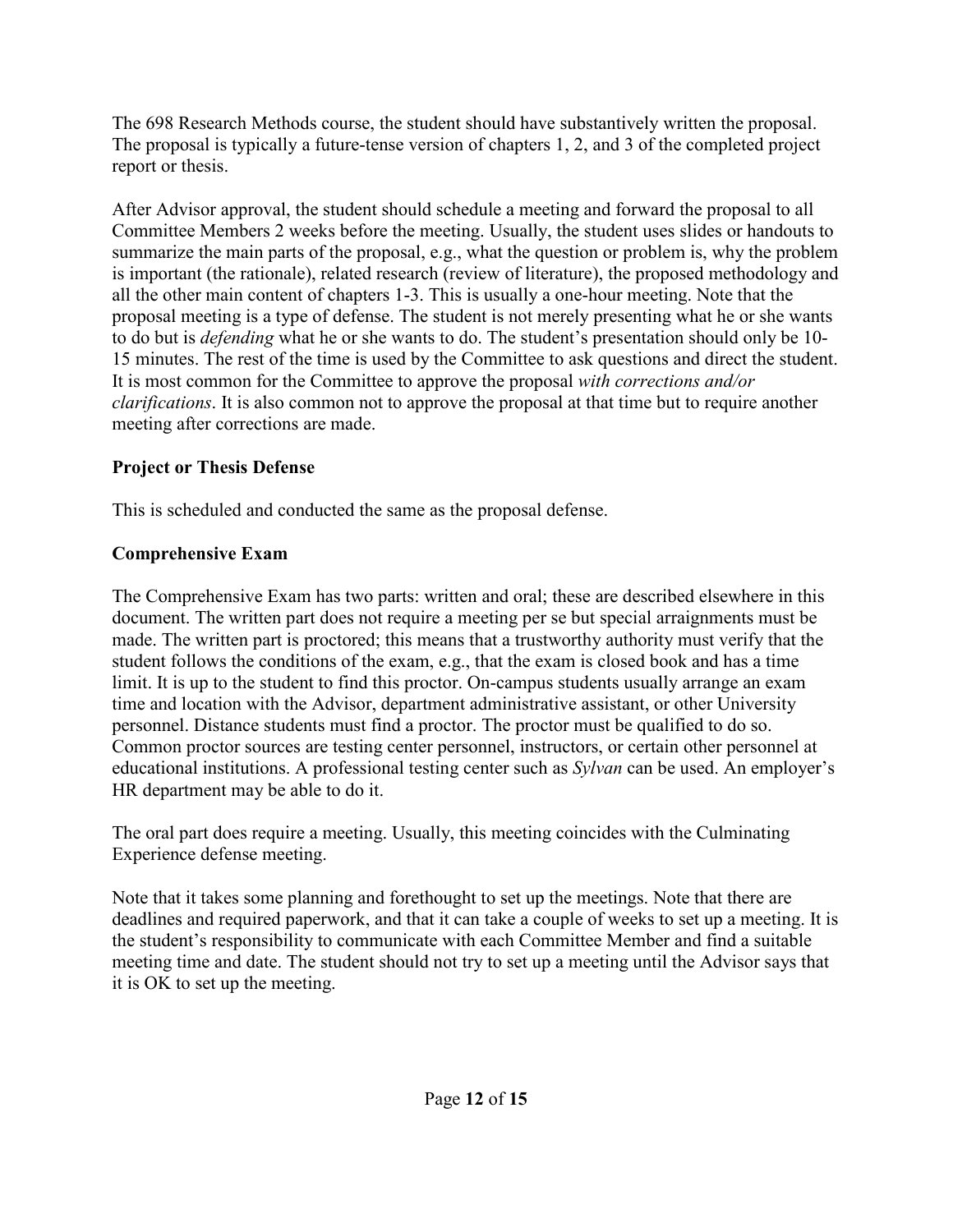#### **Presentations in Meetings**

Most Committee Members prefer that PowerPoint slides be used as an aid in presenting a project or thesis proposal or final report. Therefore, use slides as an outline of what to present and only show key figures and tables. Do not present your entire proposal or report via slides. A proposal usually requires 10 or fewer slides and a completed project or thesis defense 20 or fewer slides. Include a slide or two about your BS, work experience, and qualifications, e.g., certifications. Include a few slides each about the most important points of each of the 5 chapters. Remember that the Committee has already read the report; only cover key elements. Following is the typical sequence of events and/or slides for a Culminating Experience defense (a proposal defense would be the same but only include the information for chapters 1-3).

| Event                                                                                                               | Approx.<br><b>Duration</b> |  |
|---------------------------------------------------------------------------------------------------------------------|----------------------------|--|
| Introductions                                                                                                       | 2 minutes                  |  |
| Student background, e.g., previous degrees and work experience; why you are in $\frac{1}{2}$ minutes<br>the program |                            |  |
| Career plans of student                                                                                             | $2$ minutes                |  |
| Presentation of the research                                                                                        | 15 minutes                 |  |
| Q&A about the research (based on presentation and the research report                                               | 15 minutes                 |  |
| Oral Comps                                                                                                          | 15 minutes                 |  |
| Wrap up, including additional directives to be met for graduation, e.g., editing<br>the report.                     | 10 minutes                 |  |

#### **General Scheduling Advice**

Get to know your Advisor as soon as possible. Develop a COS as soon as possible. Schedule your next semester's courses as soon as possible. Also rely upon the actual schedule of classes found at ISU's website. Following is the best general advice that can be given (with #1 the highest priority). Only take courses on your COS. See your advisor for more help. Note that most courses are only offered once per year and some elective courses are only offered once every two years.

- 1. Take any course that is a prerequisite for another course.
- 2. Take the 607 statistics course as soon as possible.
- 3. The 607 statistics and the 698 research methods courses must be completed before a student enrolls in the project or thesis course.
- 4. Take other core courses.
- 5. Take advisor-approved electives.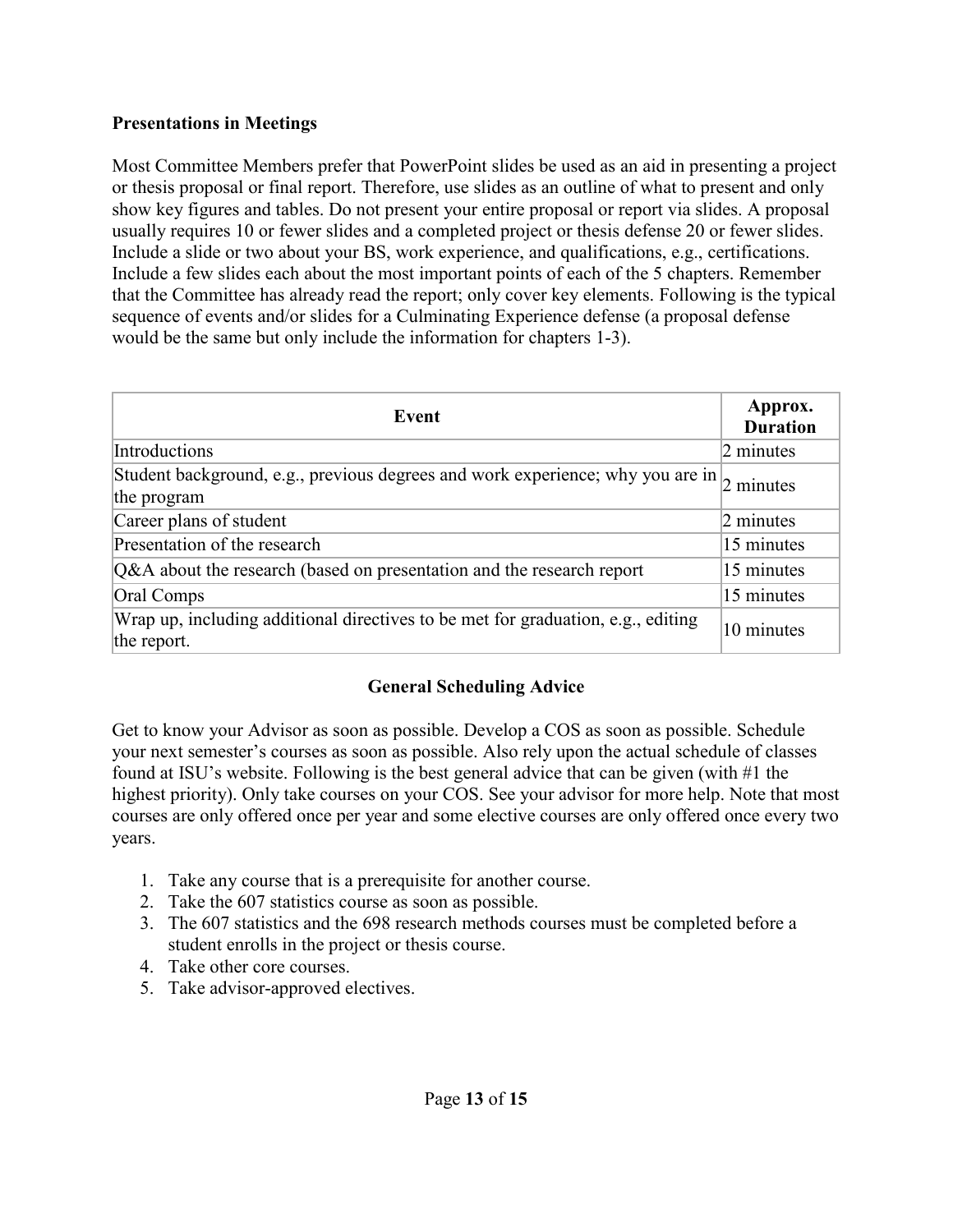#### **Funding**

You can use ISU's search function to find information, using keywords such as *funding, grants, awards, scholarships, assistantships, employment*, and similar terms. Use the ISU A-Z pulldown menu for help in finding web pages, contact information, and physical office locations. Some funding opportunities are only available after you are enrolled or only at certain points, e.g., research funding for your major project or funding to present the results of your major project.

#### **Graduate Assistantships**

The AETM Department Chair makes decisions about Departmentally-funded graduate assistantships (GA) and student workers. Most of our GAs and student worker needs are very specific, e.g., for lab or grading help with fluid power, diesel engines, foundry, Pro E CADD, etc. Most often, GAs and student workers are selected after they have been in one or our programs for a year (allowing the Department to best assess how to match a student to our specific needs). You should talk to the Department Chair about your background and work experience.

It is possible to be a GA for various entities on campus (not just your specific academic department). See the CGPS website.

#### **Student Employment**

It is also possible to get a non-GA related job as a student employee. The Human Resources website lists GA, student, and non-student jobs. There is also the possibility of local Terre Haute employment.

#### **Scholarships**

You can apply for various scholarships. See the COT, CGPS, Office of Student Financial Aid, and University Scholarship Office websites.

#### **Contact Information**

Again, thank you for your interest in the MSTM program. Please contact the Department Chair for further clarification or discussion.

Dr. Randy Peters: Applied Engineering and Technology Management Dept. Chair (and MSTM Coordinator) Email: [randy.peters@instate.edu](about:blank) Office ph.: 812 237 4962

John Gallagher: AETM Department Administrative Assistant Email: [john.gallagher@indstate.edu](about:blank) Office ph.: 812 237 3377